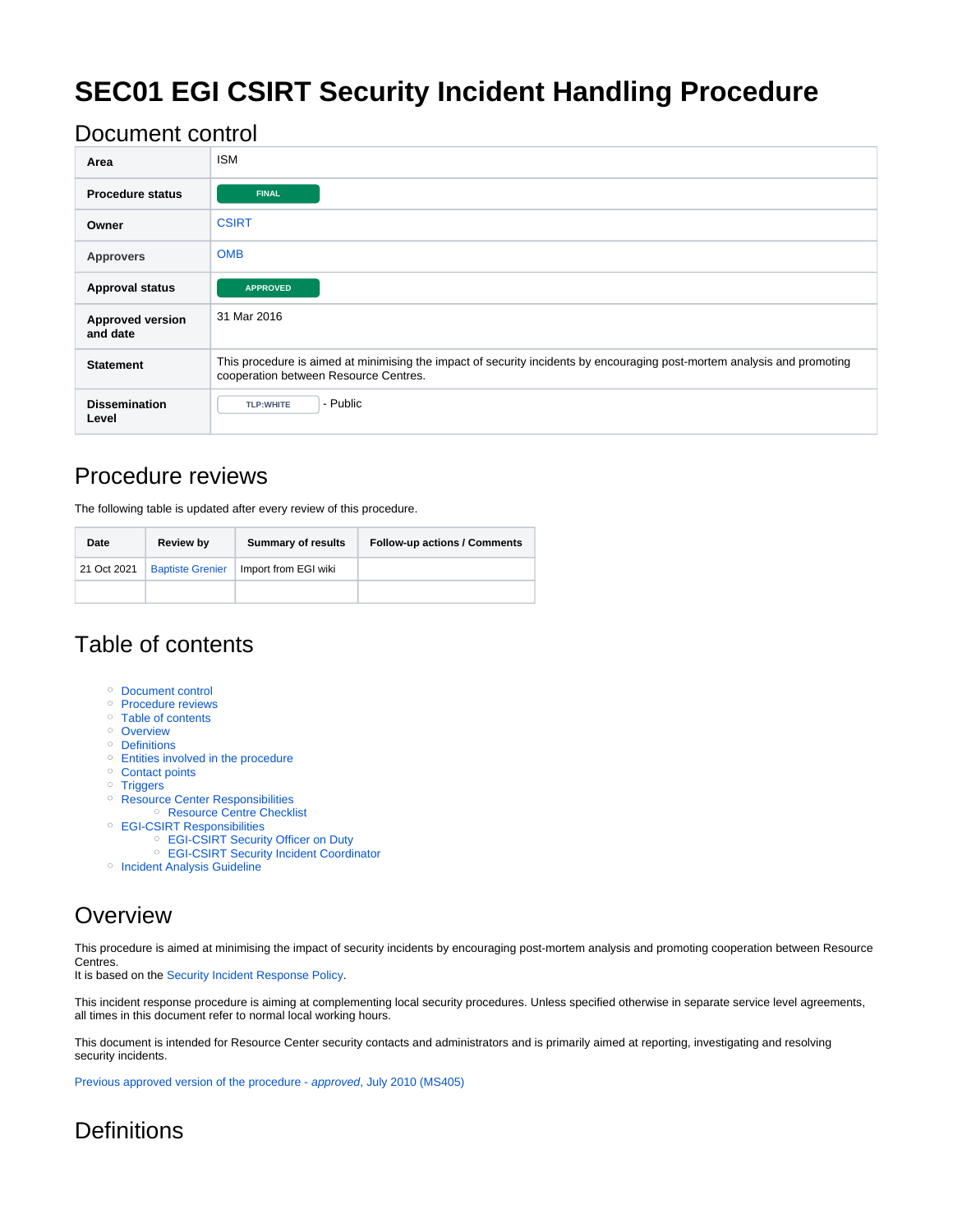Please refer to the [EGI Glossary](http://go.egi.eu/glossary) for the definitions of the terms used in this procedure.

The key words "MUST", "MUST NOT", "REQUIRED", "SHALL", "SHALL NOT", "SHOULD", "SHOULD NOT", "RECOMMENDED", "MAY", and "OPTIONAL" in this document are to be interpreted as described in [RFC 2119](http://tools.ietf.org/html/rfc2119).

## <span id="page-1-0"></span>Entities involved in the procedure

- **EGI-CSIRT Security Officer on Duty**: irtf at mailman.egi.eu
- $\bullet$ **NGI Security Officer**: NGI Security E-Mail as defined in [Configuration Database](https://docs.egi.eu/internal/configuration-database/)
- **Resource Center**: RC CSIRT E-Mail as defined in [Configuration Database](https://docs.egi.eu/internal/configuration-database/)

# <span id="page-1-1"></span>Contact points

- **abuse at egi.eu**: Address to be used for reporting security Incident (In case of TLP:RED data, use GPG: A97F 3BDD F0EE 01A1 176C C13A 93BF 7F91 5696 F750)
- **site-security-contacts at mailman.egi.eu**: Mailing list containing all Resource Center "CSIRT E-Mail" as defined in [Configuration Database](https://docs.egi.eu/internal/configuration-database/)
- **ngi-security-contacts at mailman.egi.eu**: Mailing list containing all NGI "Security E-Mail" as defined in [Configuration Database](https://docs.egi.eu/internal/configuration-database/)

# <span id="page-1-2"></span>**Triggers**

A Security incident has been identified.

# <span id="page-1-3"></span>Resource Center Responsibilities

The following table describes the actions to be taken when an incident potentially affecting EGI users, data, services, infrastructure is **suspected**. Administrators are recommended to take note of every action (with timestamp) they take, for later analysis or legal cases.

| <b>Step</b>    | <b>Action</b>                                                                                                                                                                                                                                                                                                                                                                                          | <b>Deadline</b>                                                    |
|----------------|--------------------------------------------------------------------------------------------------------------------------------------------------------------------------------------------------------------------------------------------------------------------------------------------------------------------------------------------------------------------------------------------------------|--------------------------------------------------------------------|
|                | Inform your local security team, your NGI Security Officer and the EGI CSIRT via abuse@egi.eu. You are encouraged to use<br>the recommended templates.                                                                                                                                                                                                                                                 | Within 4<br>hours of<br>discovery                                  |
| 2              | In consultation with your local security team and the EGI CSIRT, act to isolate the compromised systems and contain the<br>incident whilst preserving forensic data. Take a snapshot of affected VMs. Isolate at the network level if possible. Do NOT<br>reboot or power off hosts. Do NOT destroy VMs. Physically disconnect systems from the network ONLY where other options<br>are not available. | Within 1 day<br>of discovery                                       |
| 3              | Together with your local security team and the EGI CSIRT decide if it is an incident that requires further investigation or<br>action.                                                                                                                                                                                                                                                                 |                                                                    |
| 4              | If applicable, announce downtime for the affected services in accordance with the EGI Operational Procedures                                                                                                                                                                                                                                                                                           | Within 1 day<br>of isolation                                       |
| 5              | Perform appropriate analysis and take necessary corrective actions, see Incident Analysis Guideline                                                                                                                                                                                                                                                                                                    | Within 4<br>working hours<br>of any EGI<br><b>CSIRT</b><br>request |
| 6              | Coordinate with your local security team and the EGI CSIRT to send an incident closure report to the EGI CSIRT via abuse @<br>egi.eu, including lessons learnt and resolution. This report should be labelled AMBER or RED, according to the Traffic Light<br>Protocol.                                                                                                                                | Within 1<br>month of<br>incident<br>resolution                     |
| $\overline{7}$ | Restore the service and, if needed, update the service documentation and procedures to prevent recurrence as necessary.                                                                                                                                                                                                                                                                                |                                                                    |

#### <span id="page-1-4"></span>Resource Centre Checklist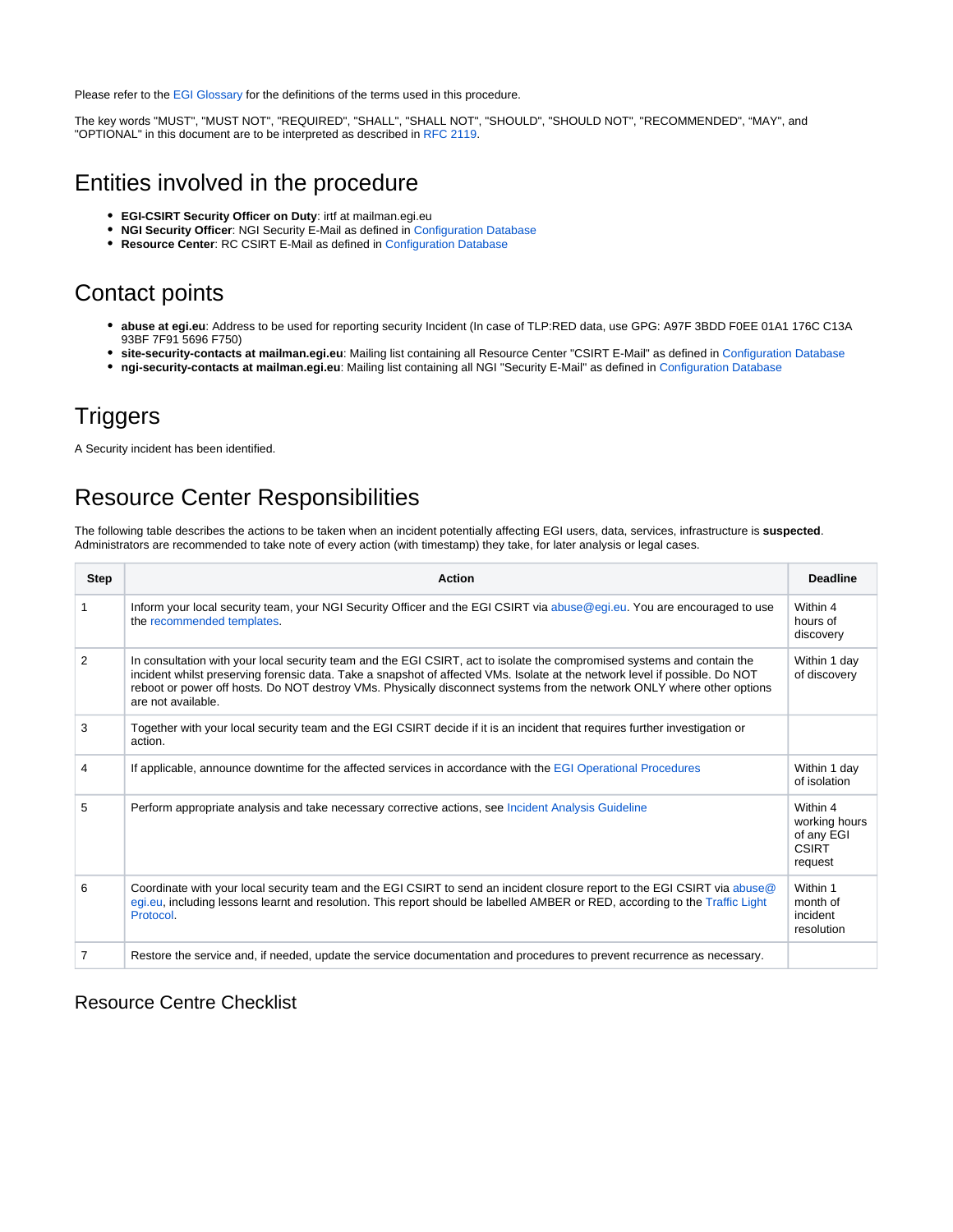

# <span id="page-2-0"></span>EGI-CSIRT Responsibilities

### <span id="page-2-1"></span>EGI-CSIRT Security Officer on Duty

The EGI-CSIRT Security Officer on Duty tasks are:

- Evaluate the initial incident report and determine whether it appears to be part of an incident covering multiple RCs, in particular, whether it is related to a previously known incident (e.g. do the same attacking IP addresses appear, are the attacker's tools and methodology strongly similar): © If this is a new, unrelated incident, assign an identifying tag (of the format [EGI-YYYYMMDD-NN]) to the incident and announce it to all RCs via [site-security-contacts@mailman.egi.eu](mailto:site-security-contacts@mailman.egi.eu), all NGIs via [ngi-security-contacts@mailman.egi.eu](mailto:ngi-security-contacts@mailman.egi.eu) and the EGI CSIRT via [csirt@egi.eu](mailto:csirt@egi.eu) using the [recommended templates](https://confluence.egi.eu/display/EGIBG/CSIRT+Incident+reporting).
	- If the incident is part of an incident covering multiple RCs, the incident coordinator MAY choose not to announce each incident separately, but instead issue regular updates on the overall incident.
- Take any appropriate actions in order to:
	- Contact affected parties to obtain accurate information at an appropriate level of detail and in a timely manner.
	- Investigate to determine the cause and extent of the incident, what assets have been compromised (credentials etc.), and how to resolve the incident.
	- Help involved RCs to resolve the incident by providing recommendations, promoting collaboration with other RCs and periodically checking their statuses.
	- Maintain communications with any other involved parties inside and outside EGI.
- When appropriate, send updated:
	- Summary reports to all RCs, NGIs and the EGI-CSIRT [\(site-security-contacts@mailman.egi.eu,](mailto:site-security-contacts@mailman.egi.eu) [ngi-security-contacts@mailman.egi.eu](mailto:ngi-security-contacts@mailman.egi.eu) and
	- [csirt@egi.eu\)](mailto:csirt@egi.eu), containing the status of the incident and indicators of compromise that can be used by RCs to evaluate their implication Detailed reports to the RCs directly involved and affected by the incident, containing interesting findings or possible leads that could be
	- used to resolve the incident
- If malicious behaviour or a policy violation can be linked to a user account or identity:
	- $\circ$  Add the account or identity to the emergency suspension list following the [appropriate procedure.](https://confluence.egi.eu/display/EGIPP/SEC04+EGI+CSIRT+Operational+Procedure+for+Compromised+Certificates+and+Central+Security+Emergency+suspension)
	- If applicable, report the incident to the VO providing access. Coordinate any user suspension and job termination with the VO.
	- Without hindering the investigation, verify the legitimacy or otherwise of the activity with the owner of the account or identity
- If user credentials have been exposed or compromised, report it to the relevant credential provider. In particular, CA contacts are available on [http](https://www.eugridpma.org/showca) [s://www.eugridpma.org/showca](https://www.eugridpma.org/showca).
- When suspended accounts or identities no longer represent a threat, typically when the incident is resolved and compromised credentials have been re-issued, remove them from the emergency suspension list
- When a virtual appliance is identified as being vulnerable or malicious, ensure that:
	- <sup>o</sup> Its endorsement is revoked on [APP-DB](https://appdb.egi.eu/)
	- All instantiated and running VMs using this virtual appliance are properly handled
- <span id="page-2-2"></span>Based on the incident closure report received from the affected RC, send a closure report with the relevant information to all partners.